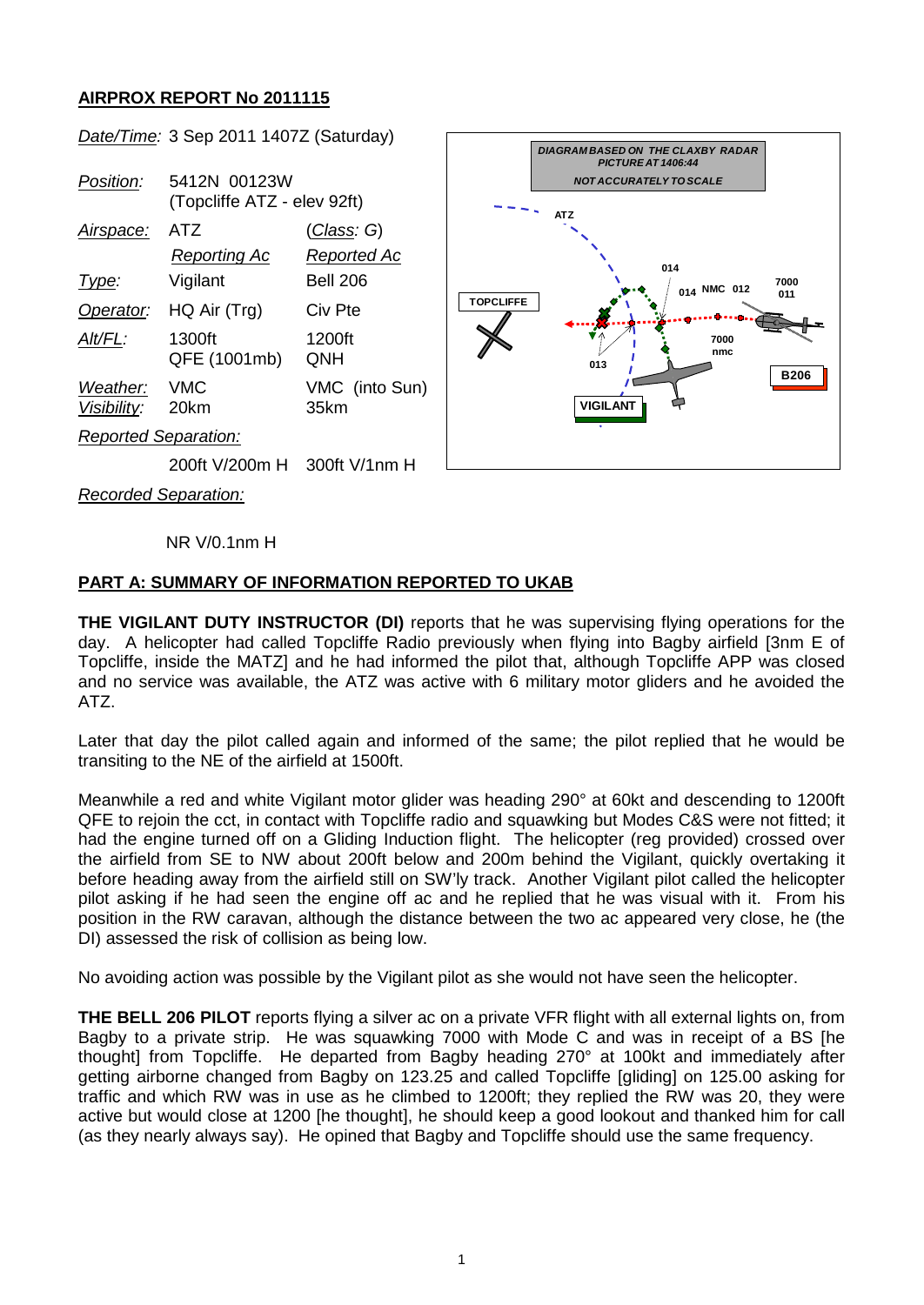He saw a red and white motor glider at 1500ft, passed 300ft below it and 1nm away and took no avoidance as none was required; he kept the ac in sight and assessed the risk of collision as being none.

UKAB Note (1): Topcliffe is a government airfield with an ATZ which is a circle of 2nm rad centred on 5412.19N 00122.55W up to 2000ft aal (92ft). It is also promulgated in the UKAIP as a glider launch site (HJ) winch/ground tow and tug aircraft/motor glider with no vertical limit published.

UKAB Note (2): Topcliffe A/G frequency is not recorded.

UKAB Note (3): The recording of the Claxby radar shows the incident as shown above. Although both contacts are 7000 squawks there is little doubt that they are the ac involved. Since the Vigilant did not have Mode C and was descending it is not possible to determine the vertical separation. The B206 popped up at 1405.35 about 2nm E of Topcliffe tracking 270° with the Vigilant 1.6nm away in his 11 o'clock. Thereafter the ac close as shown above.

**HQ AIR (TRG)** comments that the Vigilant pilot was unfortunate in that the B206 approached on each occasion from the opposite side to where her attention would have been focussed i.e. the airfield. It might be reasonable to expect the ATZ to be clear of intruder aircraft but experience shows that this is not a safe assumption and that a sound all-round lookout scan must be maintained at all times. From his report, it does not appear that the B206 pilot was visual with the Vigilant in question, which raises concerns over the integration procedures between Topcliffe and Bagby.

## **PART B: SUMMARY OF THE BOARD'S DISCUSSIONS**

Information available included reports from (or on behalf of) the pilots of both ac, radar recordings and a report from the Vigilant operating authority.

The Board accepted that the B206 pilot had made conscientious efforts to contact the gliding school prior to transiting through their operating area. However, Members struggled to reconcile the B206 pilot's estimate of the horizontal separation between his ac and the glider with the evidence from the radar recording. It is not uncommon for pilots transiting close to glider launching sites to see one or more gliders but pass close to another glider that they have not seen. In this case however, the glider's left turn through approximately 150 degrees offered an alternative explanation. Although it was clear to Members that the B206 pilot had initially seen the glider some distance away, they debated whether he saw it when the ac tracks crossed the second time; a majority thought it unlikely that he had as they thought that he would not have estimated the separation as being 1nm when the radar showed it to be only 0.1nm at the CPA. When the Vigilant crossed ahead of the B206 the first time while the latter was heading W climbing out from Bagby, the helicopter pilot's estimate of 1nm would have been fairly accurate. It seemed possible, therefore, that the B206 pilot had initially seen the Vigilant crossing from left to right about 1nm away, then discounted it as a factor and lost sight of it, possibly as it turned tail-on against a background of cloud. For her part, on her northerly heading the Vigilant pilot might have been able to see the helicopter low on her right hand side, but her focus of attention would have been towards the airfield. Once she started her left turn it would have been almost impossible to see the helicopter behind and below until a very late stage. Although both pilots had a responsibility to see and avoid each other, the B206 pilot was required to give way to the glider on his right hand side. The Board concluded, therefore, that the Cause was that the B206 pilot had flown into conflict with the Vigilant, which he may not have seen at its closest point.

Turning their attention to the Risk, a majority of Members accepted that while the B206 pilot had seen the subject glider earlier in the encounter, he did not see it as it passed almost directly above him at the CPA. Furthermore, since the Vigilant pilot's report was submitted by the DI who was located some distance away, Members could not determine whether the HP had seen the B206 as it came from behind and passed almost directly below her; further again, since the DI was not close to the CPA, his estimation of the separation might have been flawed. However, it was accepted that this was not wholly the case as his estimate of the horizontal separation was radar verified and